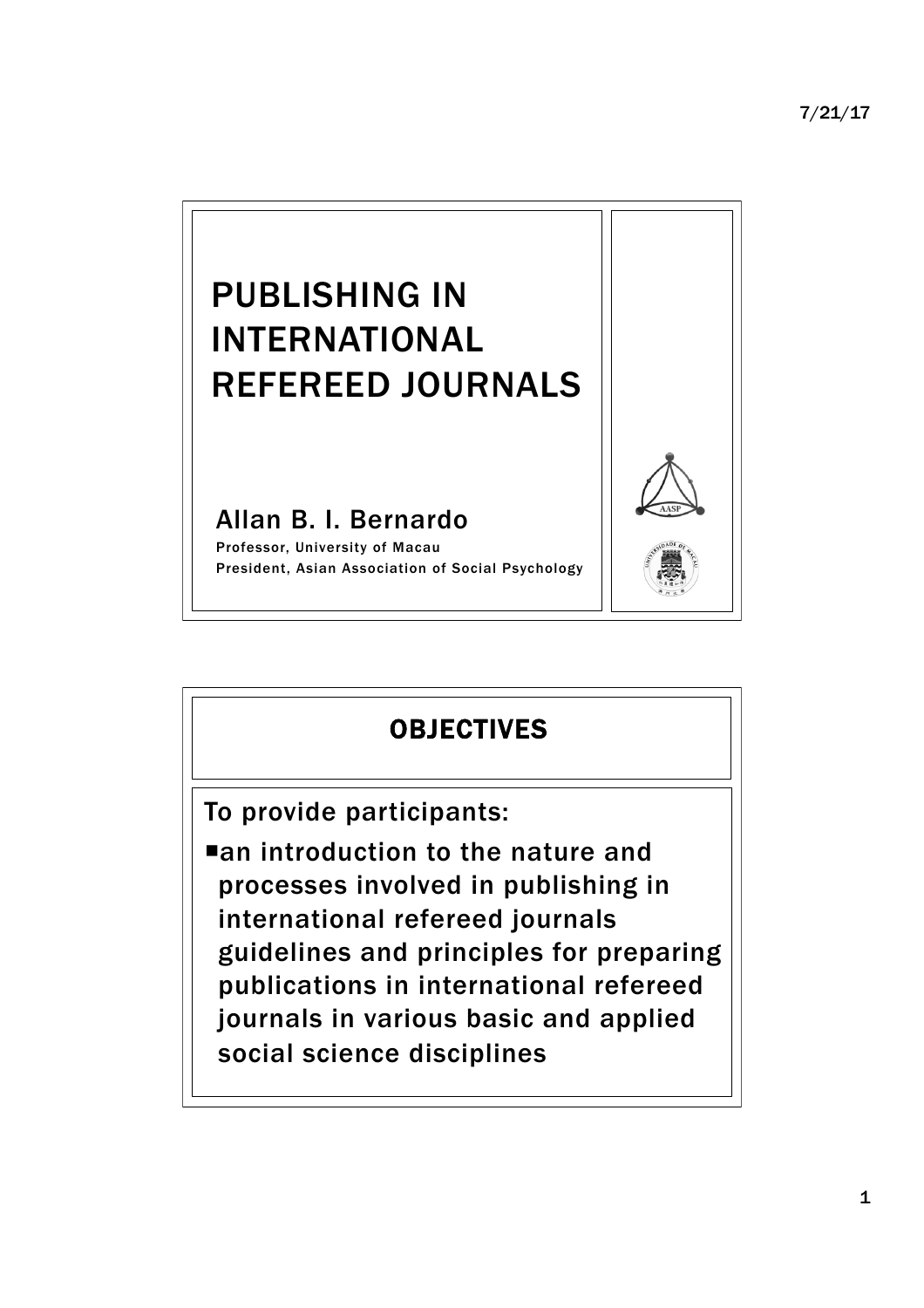

## SOCIAL DIMENSIONS OF **CONVERSATION**

- ■A conversation is a social activity
- **There are other participants in the** conversation
- ¡Participants have a relatively common goal/purpose in conversation
- ¡Purpose of conversation may change as the conversation progresses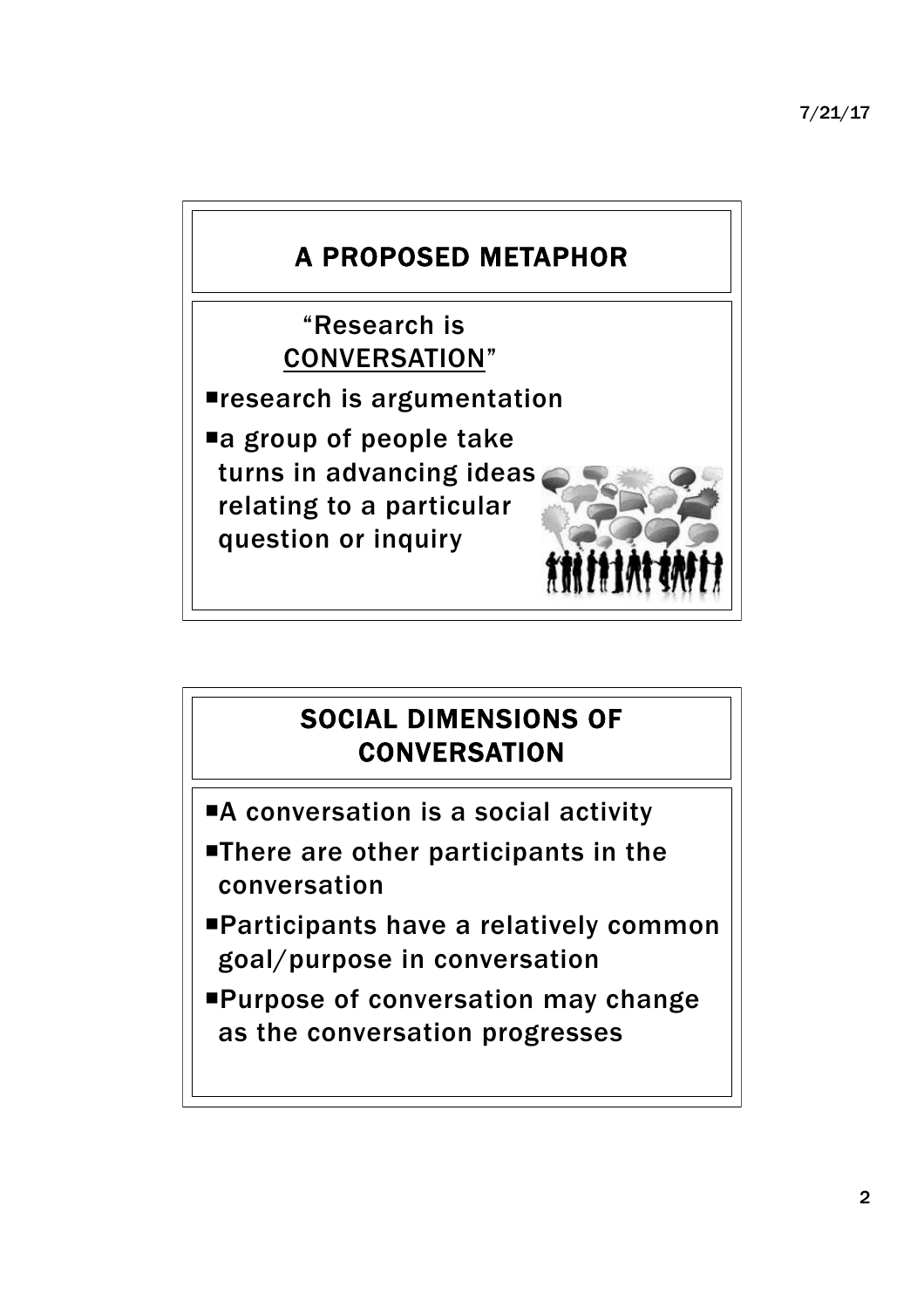### SOCIAL DIMENSIONS OF **CONVERSATION**

¡Norms & standards are decided collectively

- §what are the boundaries/parameters of conversation
- §which arguments/contributions are pursued
- §how to assess and accept arguments and evidence
- ¡Participants also decide who may participate in the conversation

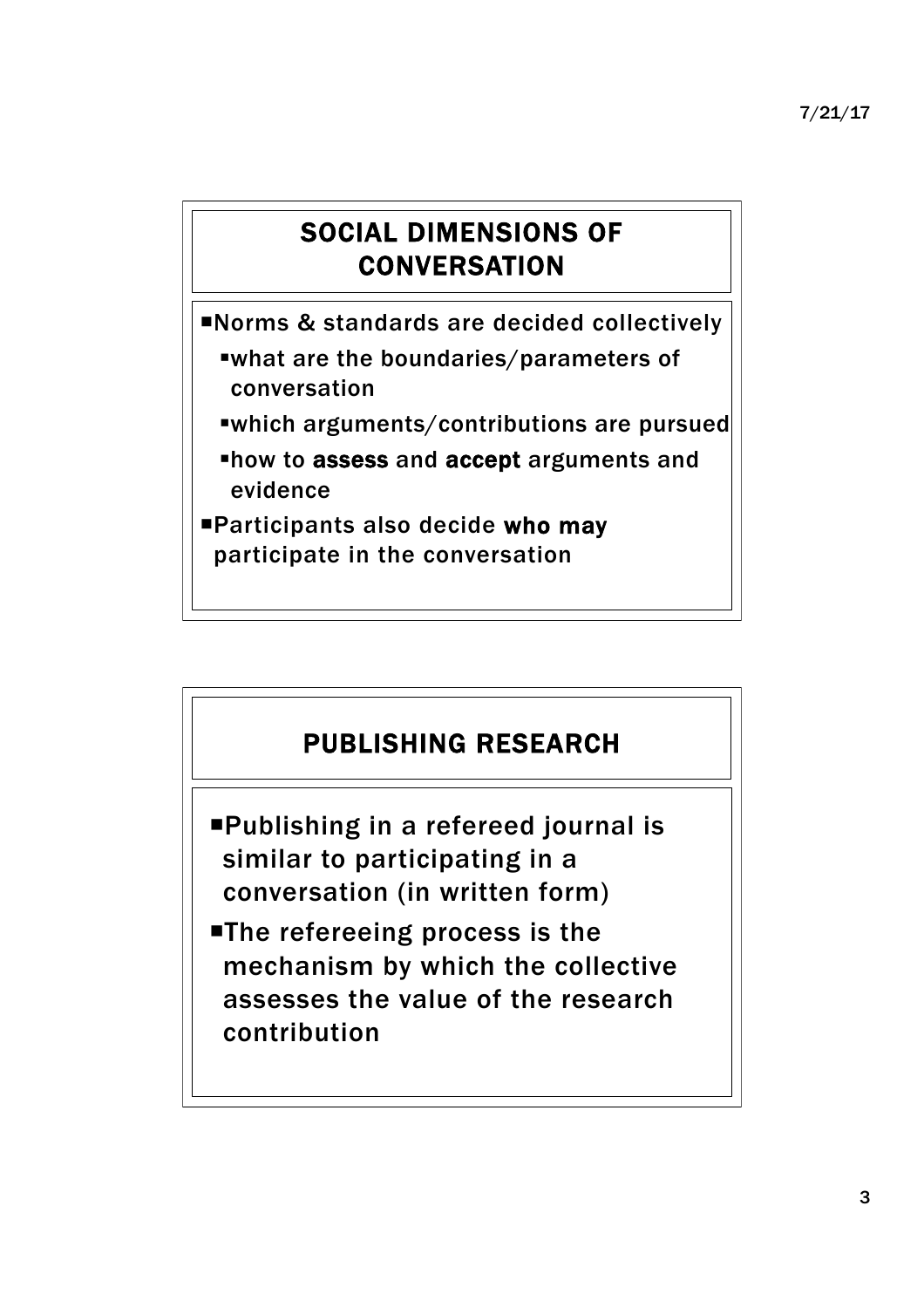

¡Publishing in international refereed journals reflect the international norms for conversations in the different disciplines

- ¡NOTE: Even Philippine-published journals can be "international" if they reflect and practice these international norms
- ¡NOTE: Some "international" journals may not reflect or practice these international norms

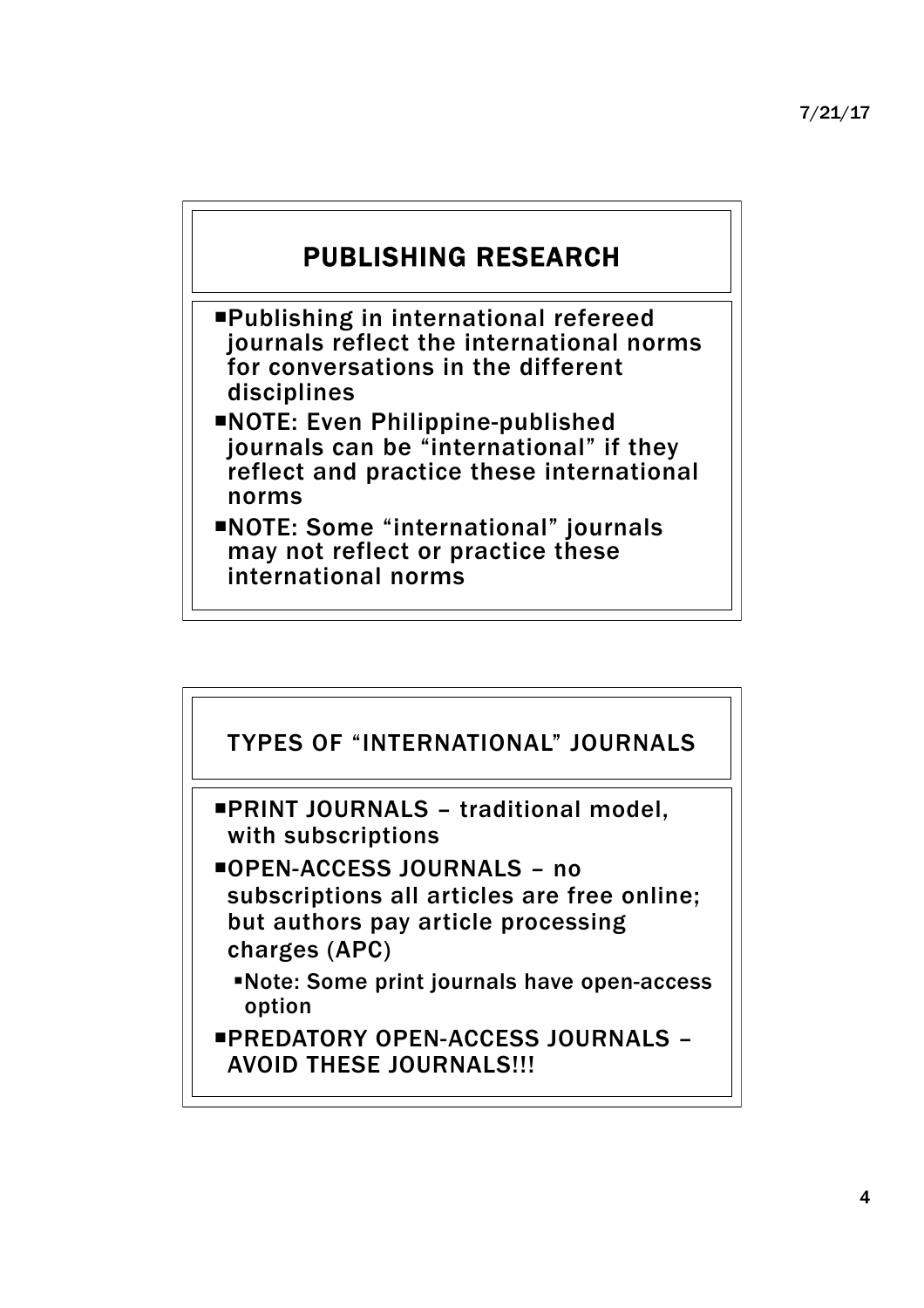#### PREDATORY OPEN-ACCESS JOURNALS

- •Accepting articles quickly with little or no peer review or quality control, including hoax and nonsense papers.
- •Notifying authors of APC only AFTER papers are accepted.
- •Aggressively campaigning for academics to submit articles or serve on editorial boards.
- •Listing academics as members of editorial boards without their permission; not allowing academics to resign from editorial boards.

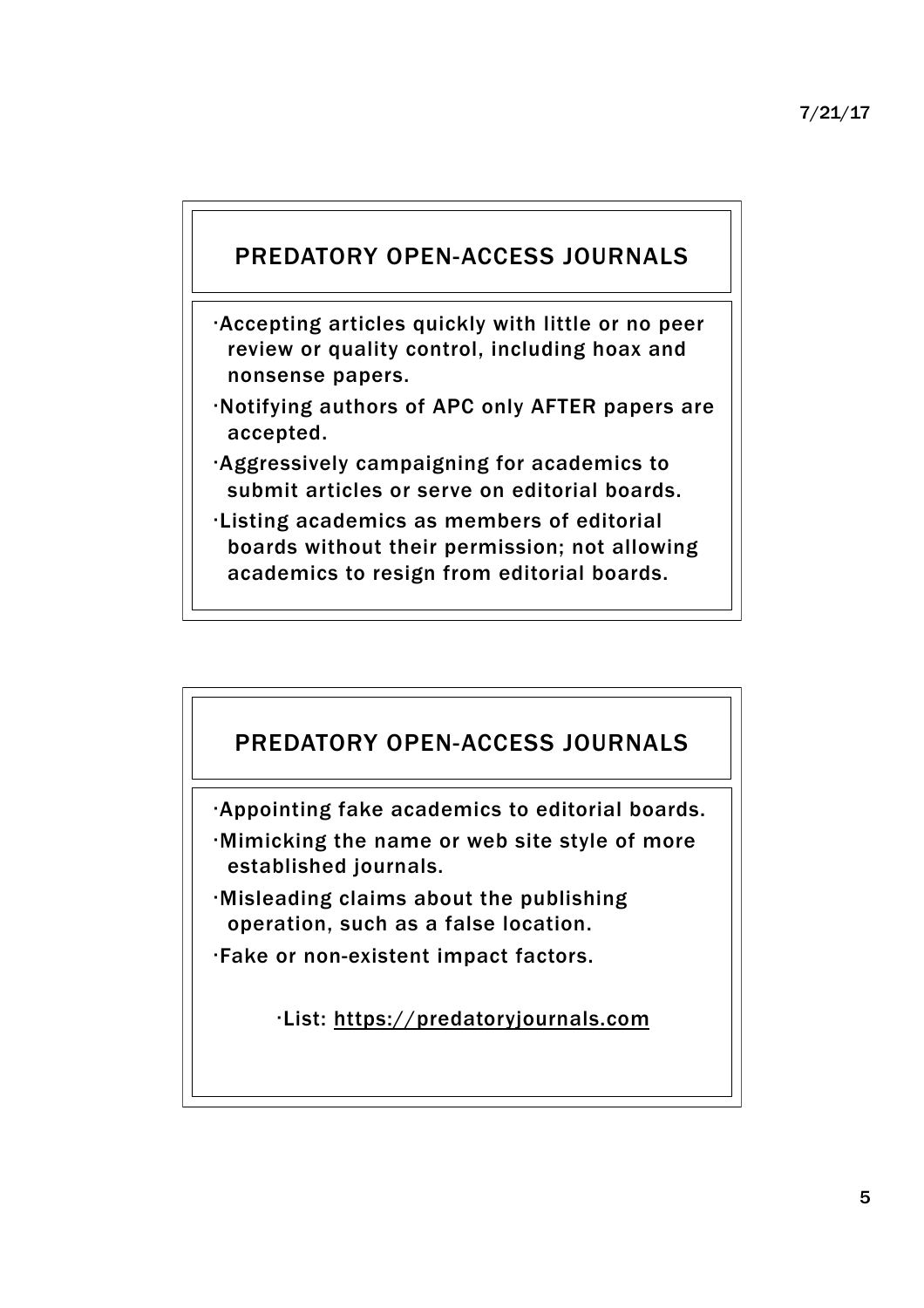7/21/17



## "a refereed journal has a *structured reviewing system* in which…reviewers, excluding in-house editors, evaluate each *unsolicited* manuscript and *advise the editor* as to acceptance or rejection.*" (from Cantor)*  WHAT MAKES A JOURNAL REFEREED OR PEER-REVIEWED?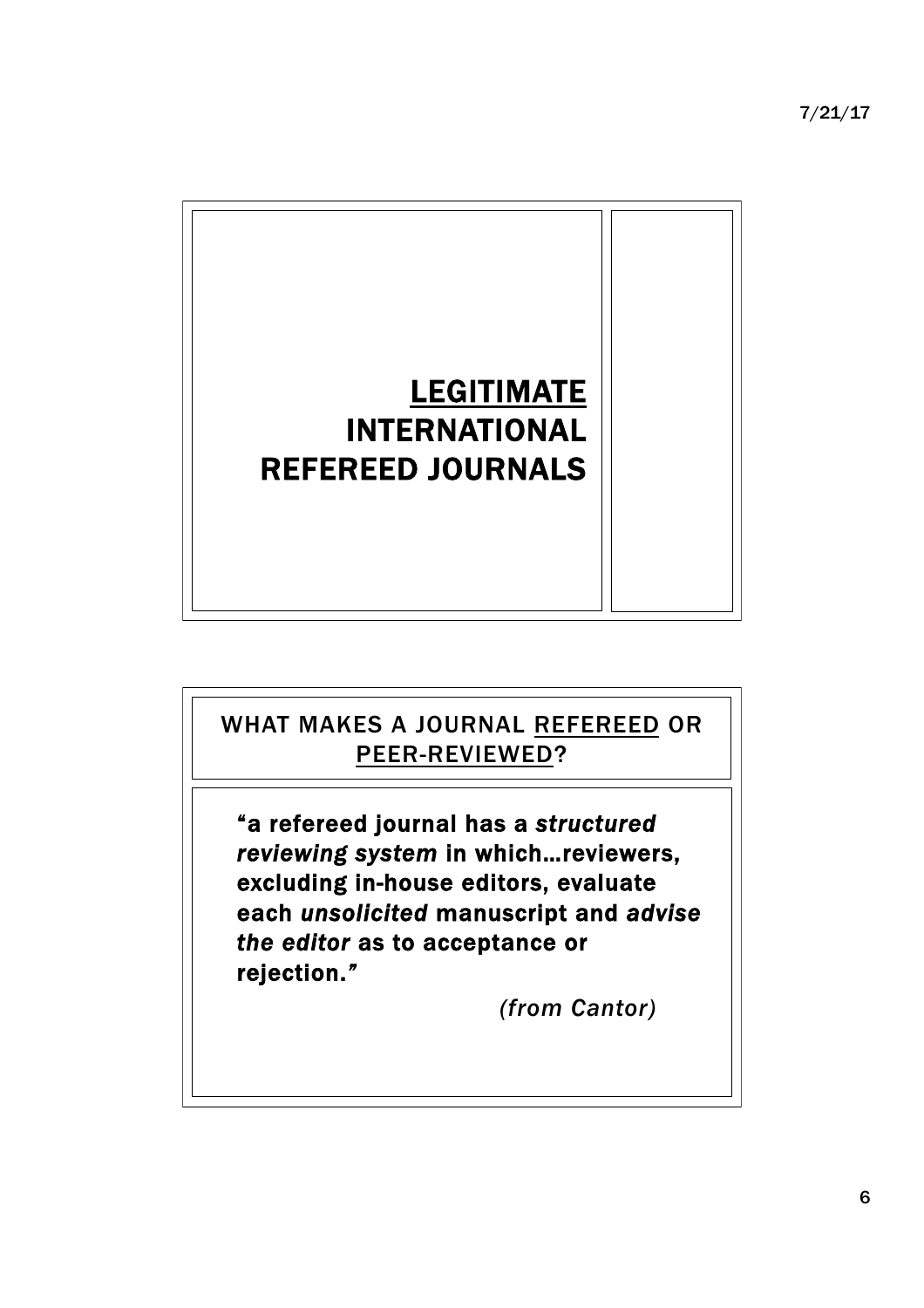#### WHAT MAKES A JOURNAL REFEREED OR PEER-REVIEWED?

Scholarly peer review (Wikipedia)

- **Peer review requires a community of experts** in a given (and often narrowly defined) field, who are qualified and able to perform "impartial" review.
- The use of referees permits specialists familiar with research similar to that presented in the paper to judge whether the paper makes a contribution to the advancement of knowledge. (Cabbel, 2007)

# IMPLICATIONS OF PEER-REVIEW **SYSTEM**

- ¡There is no independent or objective tool of assessing quality of manuscript
- ¡Quality is assessed through subjective but partial and expert opinions
- ■Thus, there are strong interpersonal & intersubjective processes involved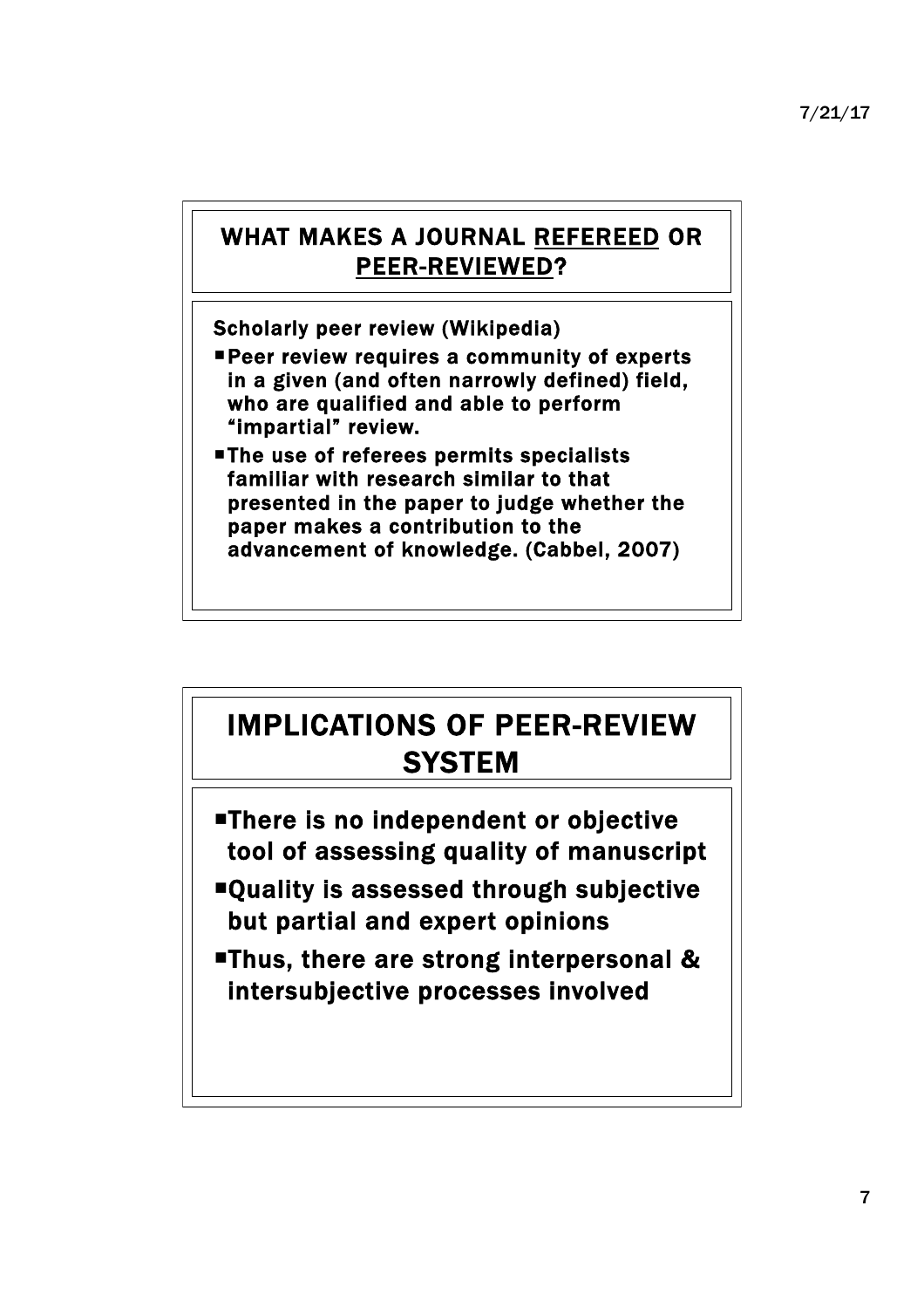#### IMPLICATIONS OF PEER-REVIEW SYSTEM

- §NOTE: Gate-keeping function of referees or peer reviewers.
- Prestige of journals relies partly on the credibility of the peer review process of the journal



## HIGH STANDARD: INDEXED JOURNALS

**\*Scopus (published by Elsevier)** https://www.scopus.com/sources.uri? DGCID=Scopus\_blog\_post\_check2015

vClarivate (previous ISI, published by Thomson Reuters)

http://ip-science.thomsonreuters.com/mjl/

vEducation in Research for Australia (ERA)

vEuropean Reference Index for the

Humanities and Social Sciences (ERIHPLUS)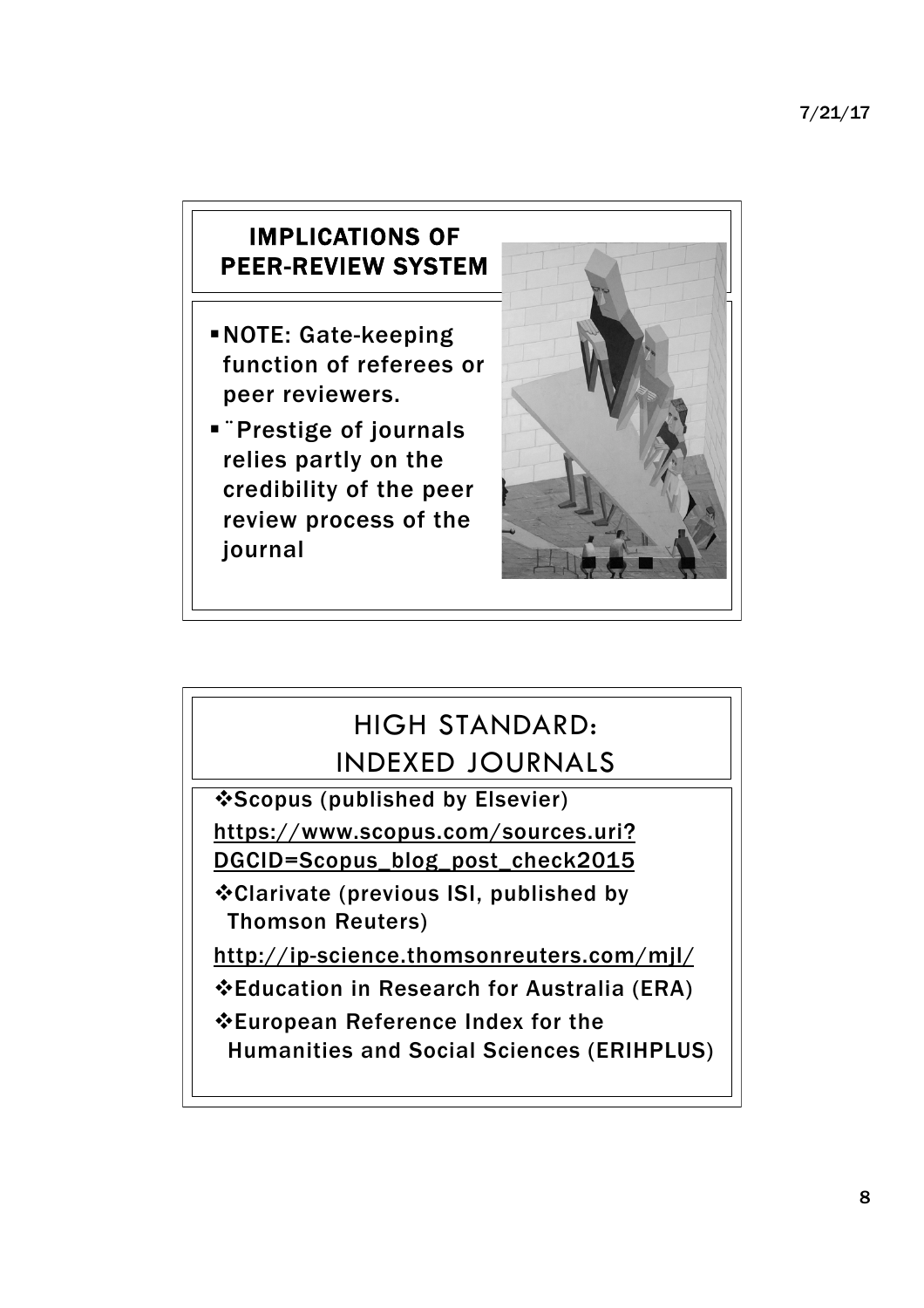## HIGH STANDARD: INDEXED JOURNALS

vStrict refereeing process

- §from 2 to 4 referees for each manuscript submitted
- §referees are invited from authors who have published in the field/subfield
- ■acceptance rate is less than 50% (some have less than 10% acceptance rate)

vArticles published tend to be more highly cited in the field

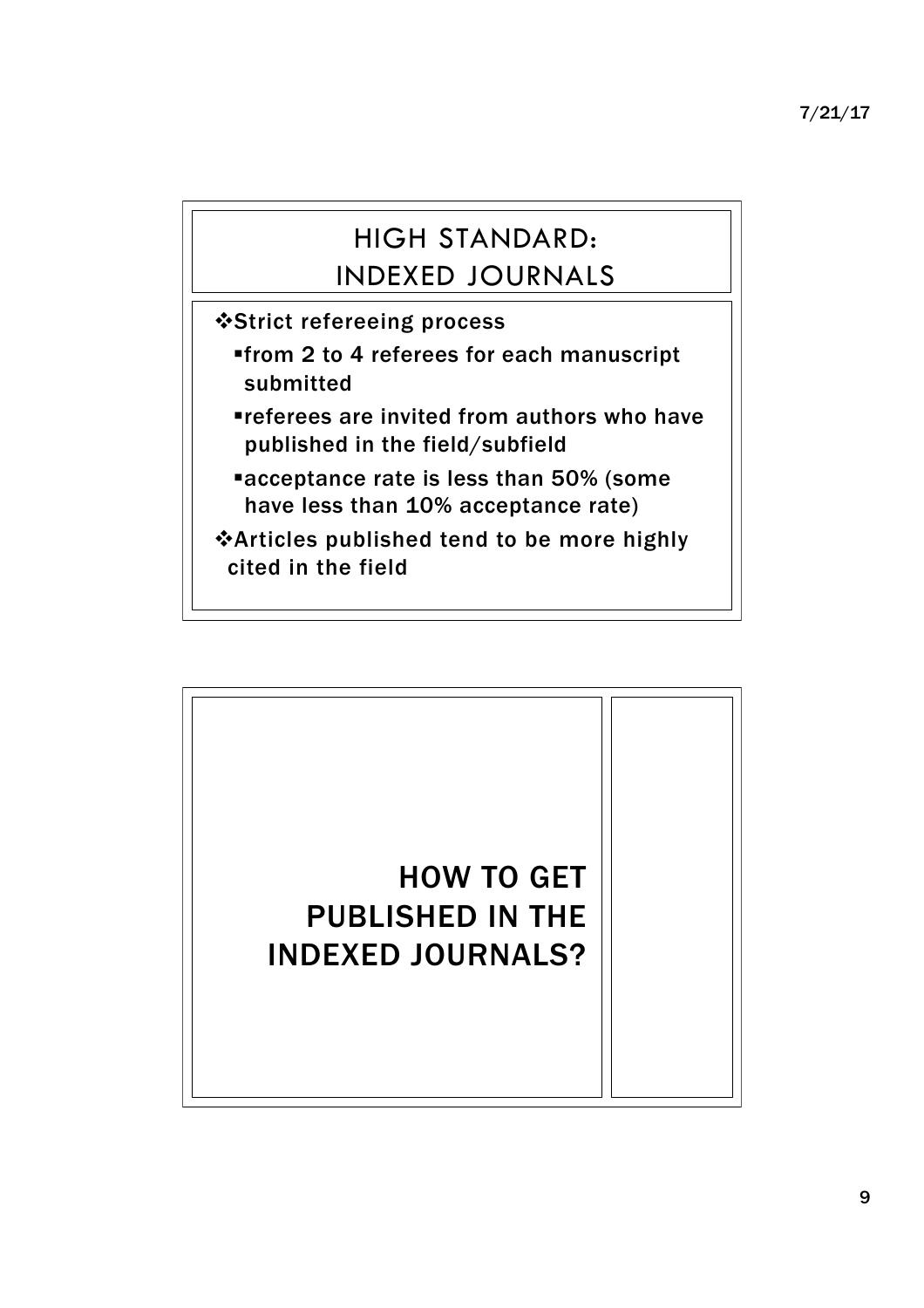

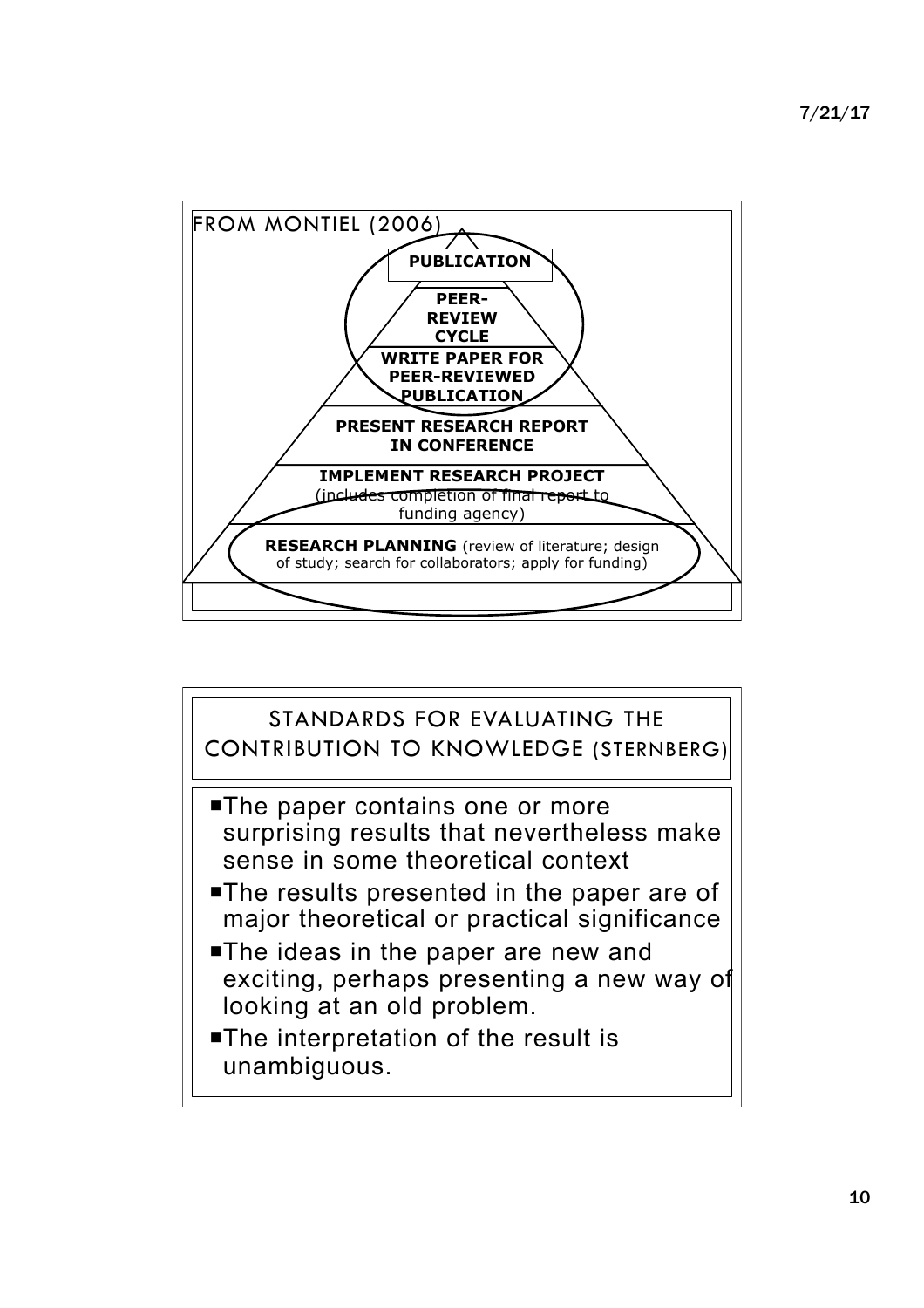#### STANDARDS FOR EVALUATING THE CONTRIBUTION TO KNOWLEDGE (STERNBERG)

- **The paper integrates into a new, simpler** framework, data that had previously required a complex, possibly unwieldy framework.
- ¡The paper contains a major debunking of previously held ideas.
- **The findings or theory presented in the** paper are general ones.

| SIGNIFICANT CONTRIBUTIONS                                                                                                                                                                                                                                                                                |                                                                                                                                                                                                                                                                                                                              |
|----------------------------------------------------------------------------------------------------------------------------------------------------------------------------------------------------------------------------------------------------------------------------------------------------------|------------------------------------------------------------------------------------------------------------------------------------------------------------------------------------------------------------------------------------------------------------------------------------------------------------------------------|
| $\checkmark$ new theory, argument<br>or conjecture<br>$\checkmark$ new definition<br>$\checkmark$ new synthesis of<br>previous findings<br>$\checkmark$ new measures or tools<br>$\checkmark$ new interventions or<br>programs<br>$\checkmark$ new methods or<br>analysis<br>$\checkmark$ new phenomenon | $\checkmark$ replication (new<br>supporting evidence)<br>$\checkmark$ clarification /<br>elaboration<br>$\checkmark$ rephrasing or recasting<br>of question<br>$\checkmark$ evaluation of earlier<br>assertion<br>$\checkmark$ new or alternative<br>interpretation<br>√refutation or rebuttal<br>(new contrary<br>evidence) |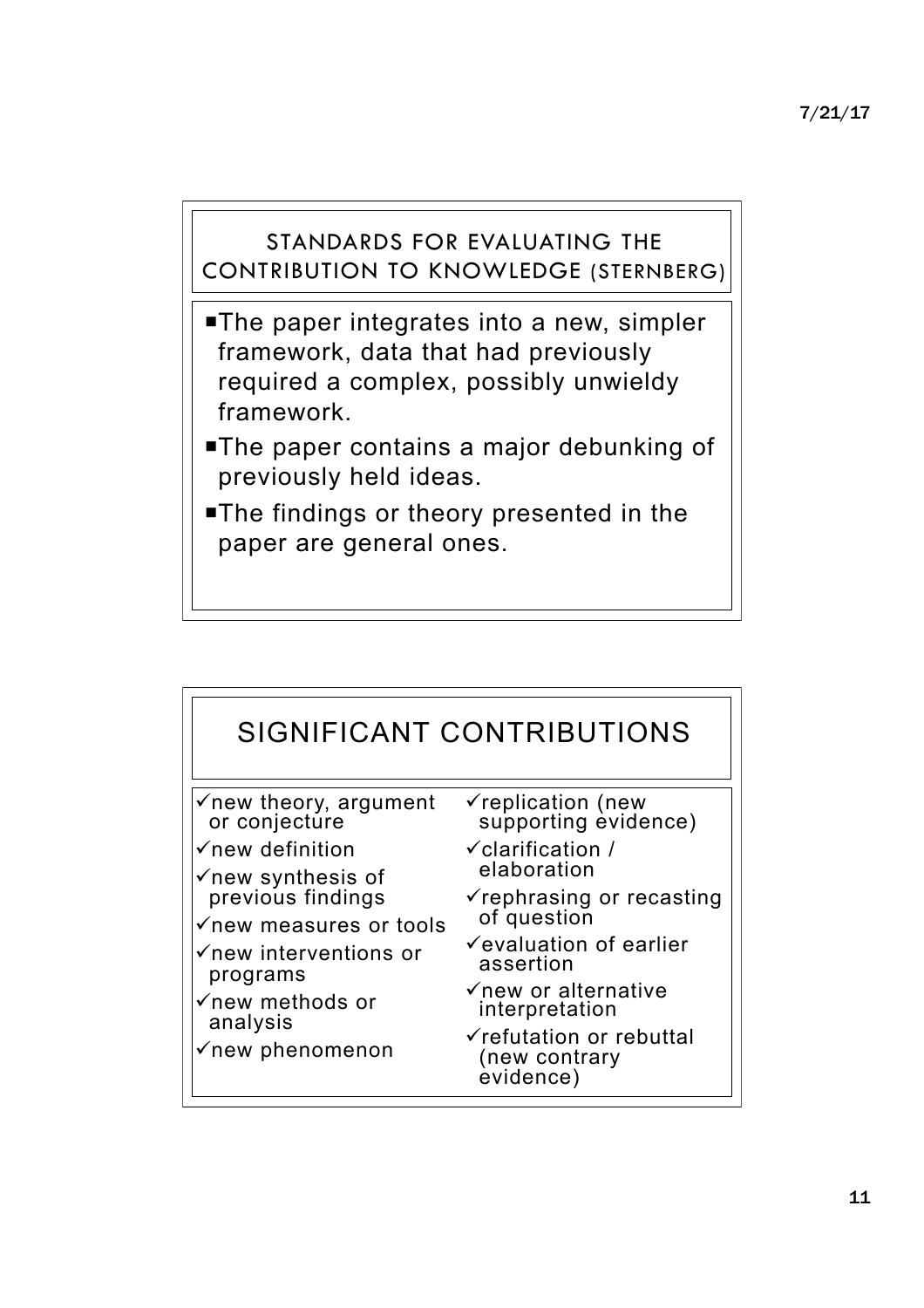

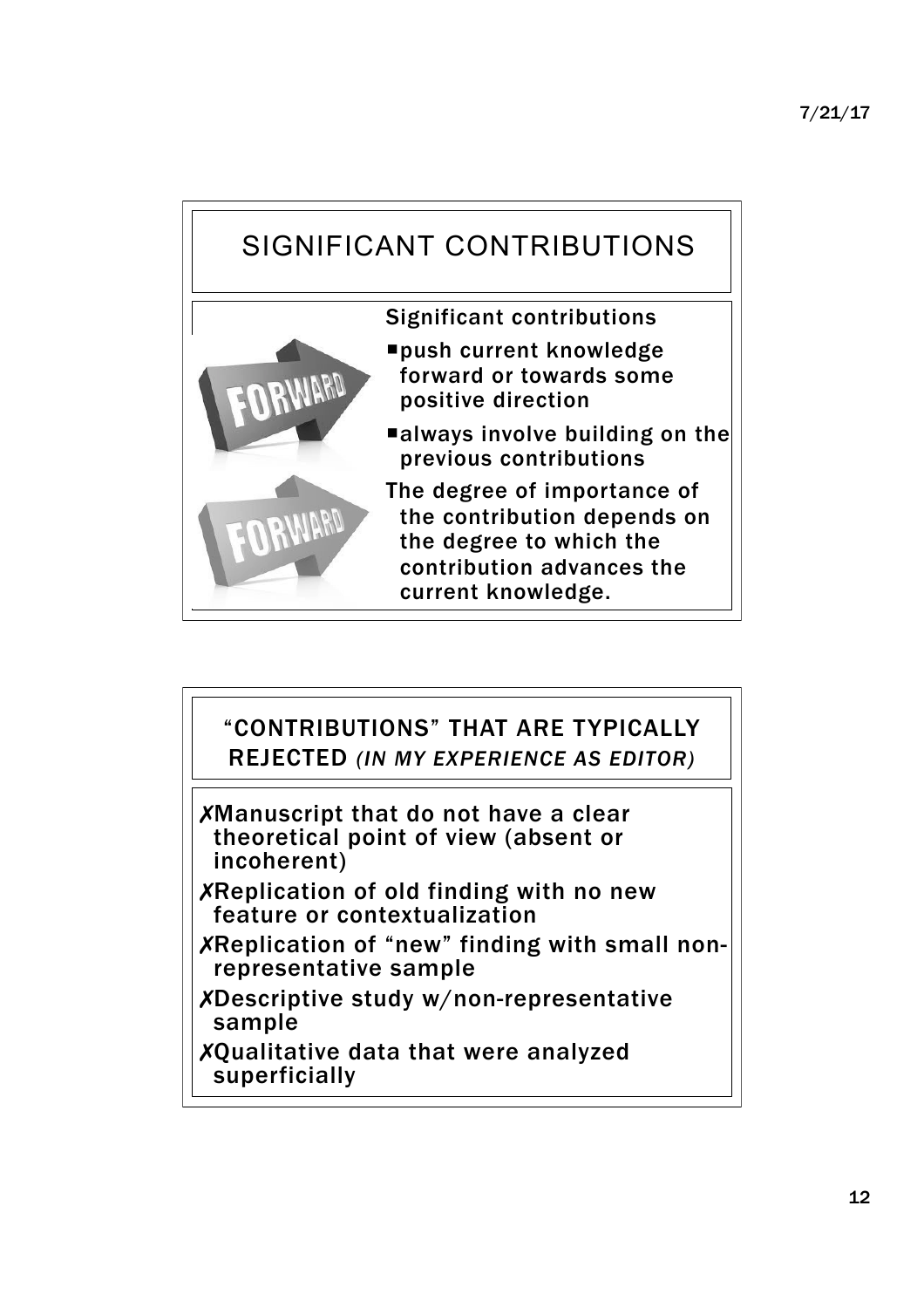## OTHER FORMS OF WEAK OR BAD CONTRIBUTIONS

✗Inappropriate reading and/or response to other contributions Xindiscriminately disagreeing or agreeing with everything ✗talking about something most people do not care about something of narrow interest ✗overreaching in arguments (without evidence)

## OTHER FORMS OF WEAK OR BAD CONTRIBUTIONS

✗saying something obvious or that everyone already knows

**Xall your findings have already been** shown in the literature

✗just presenting findings without linking these to some aspect of the current knowledge (or linking to outdated knowledge)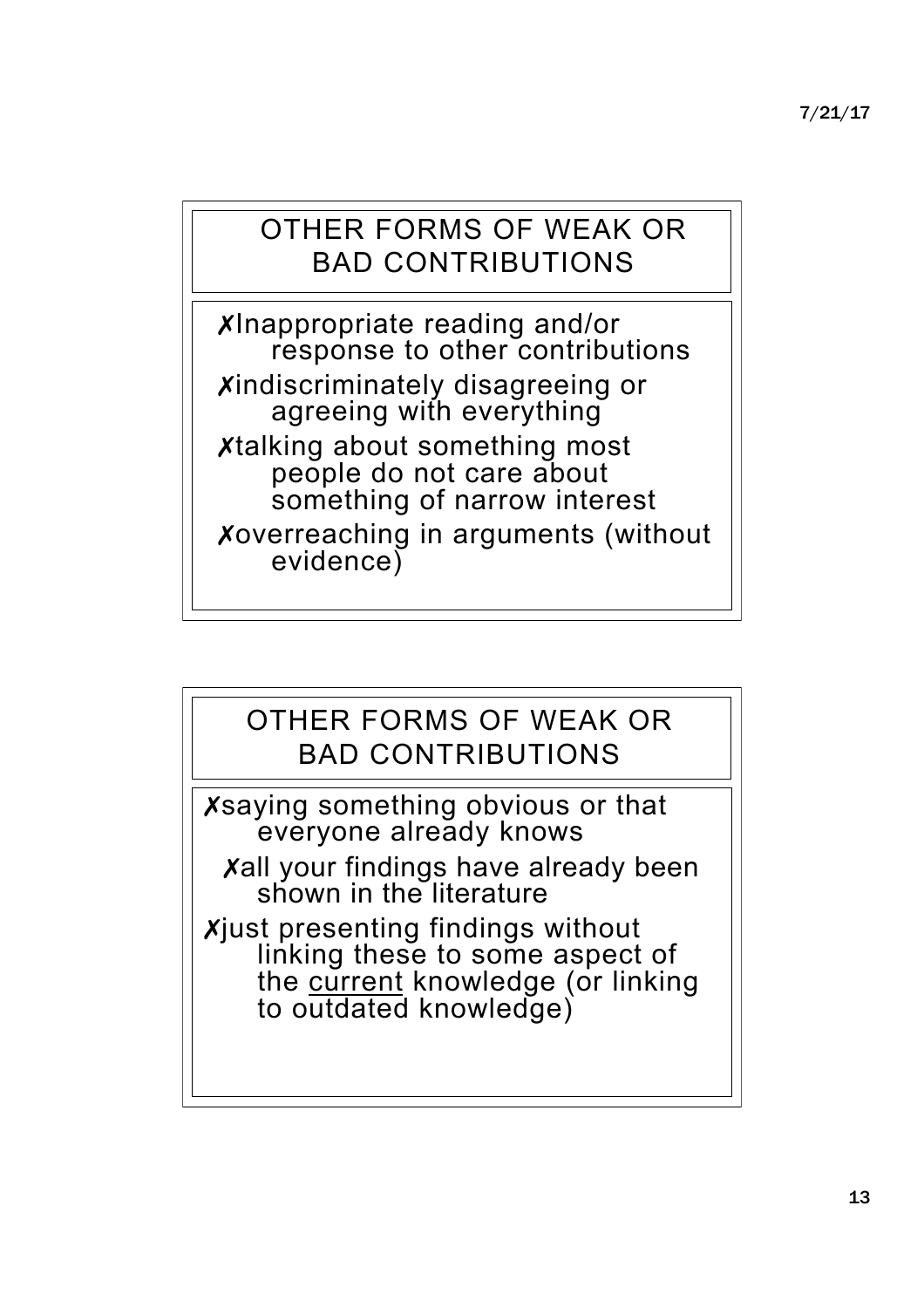7/21/17



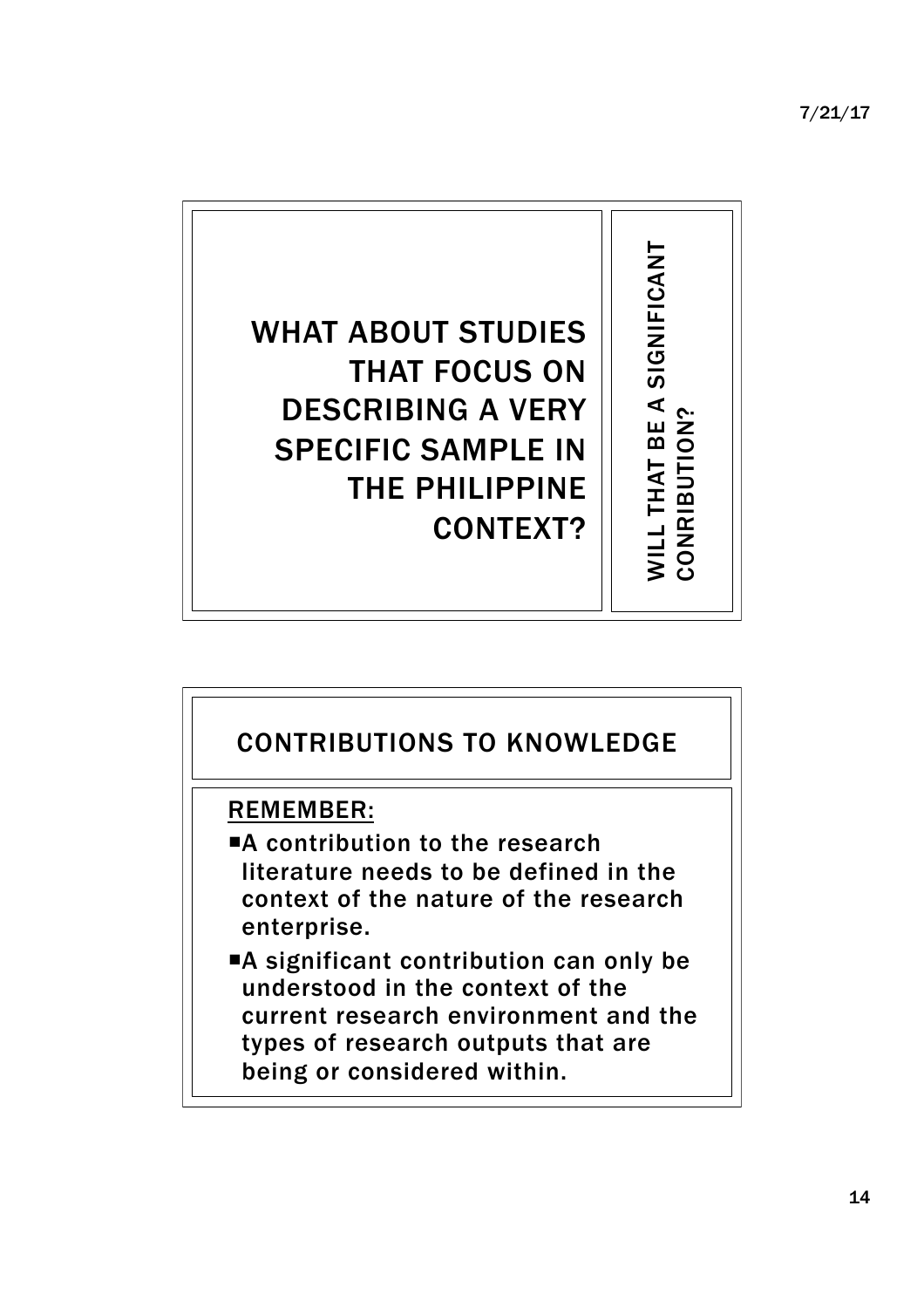7/21/17



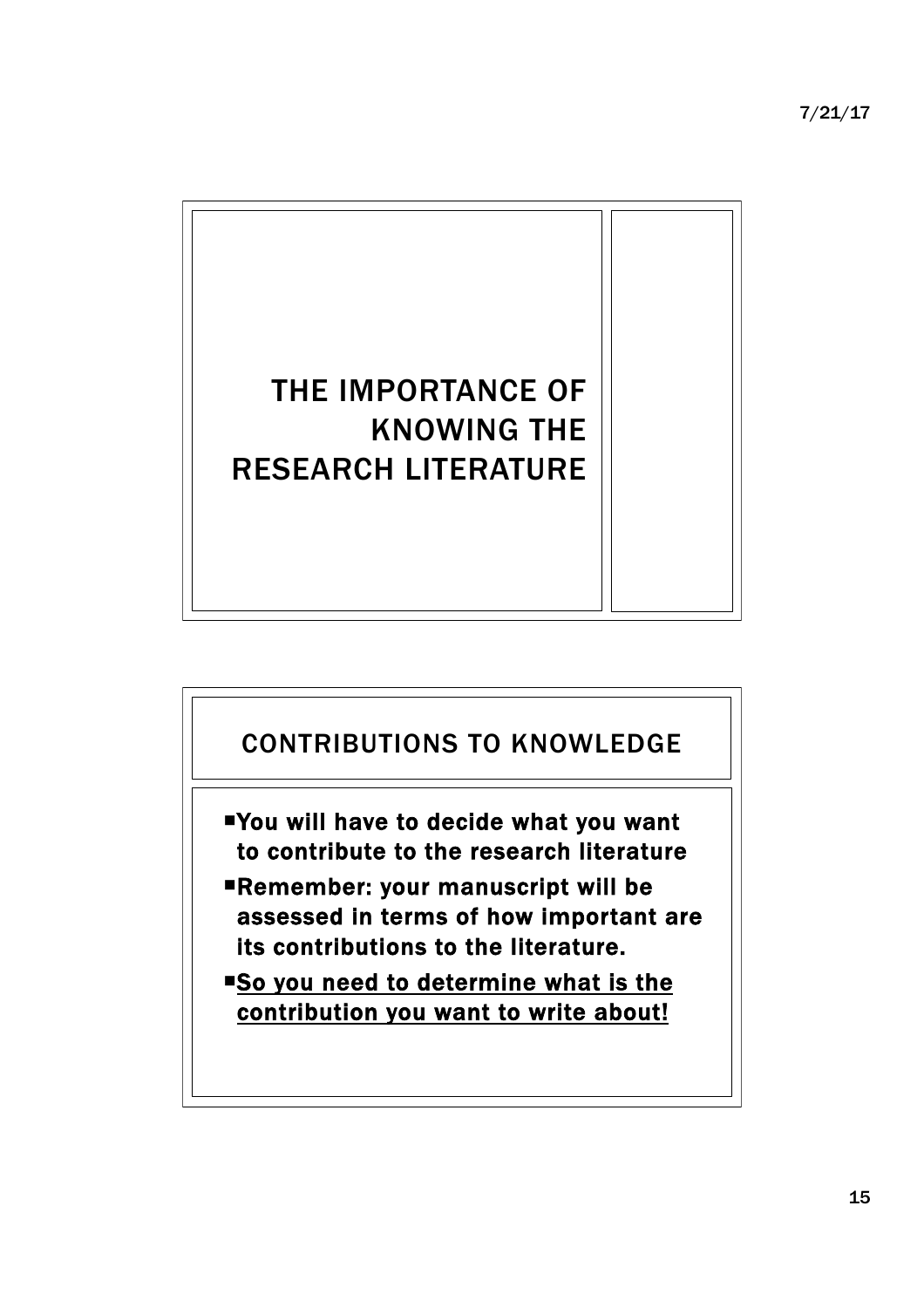

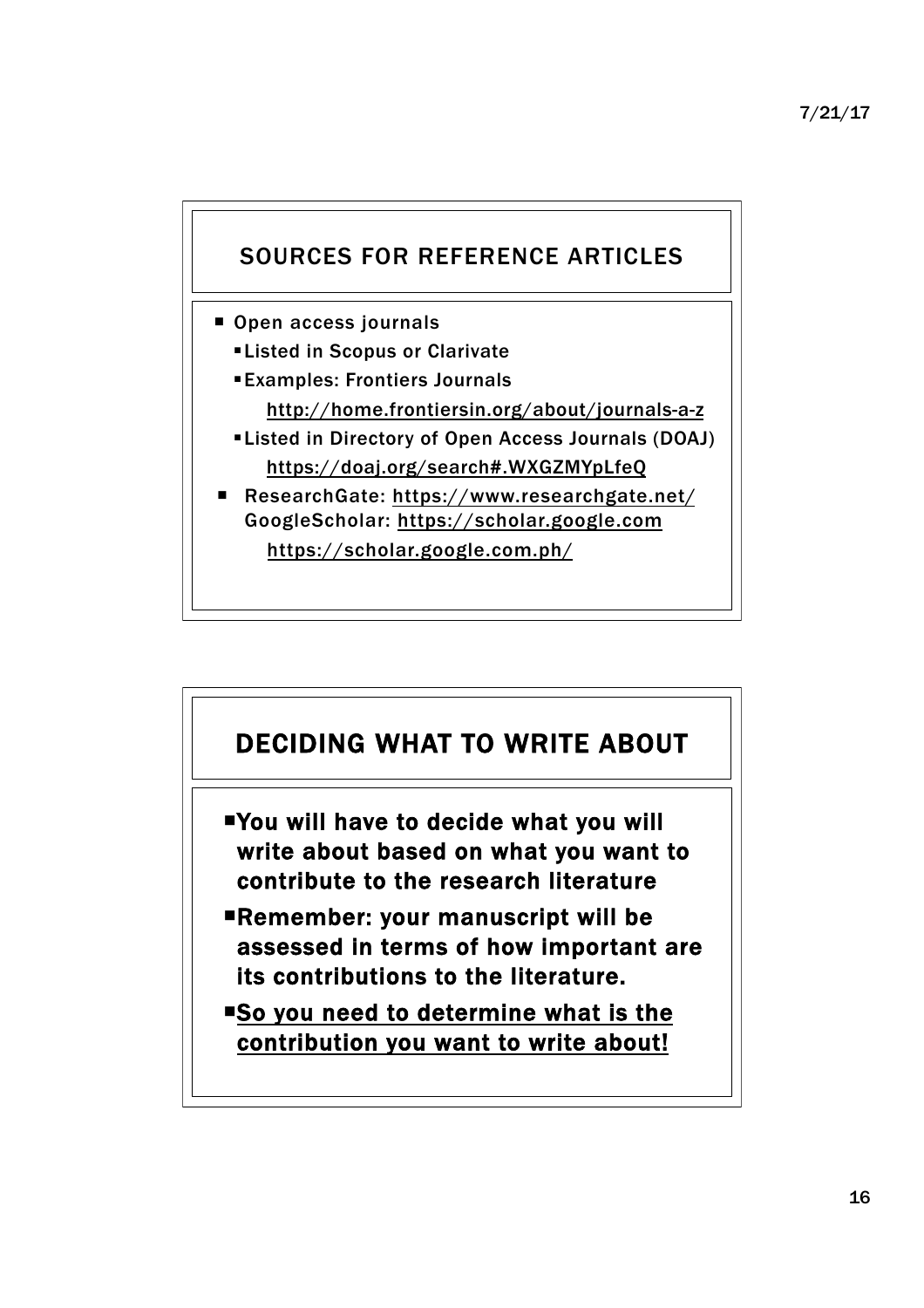

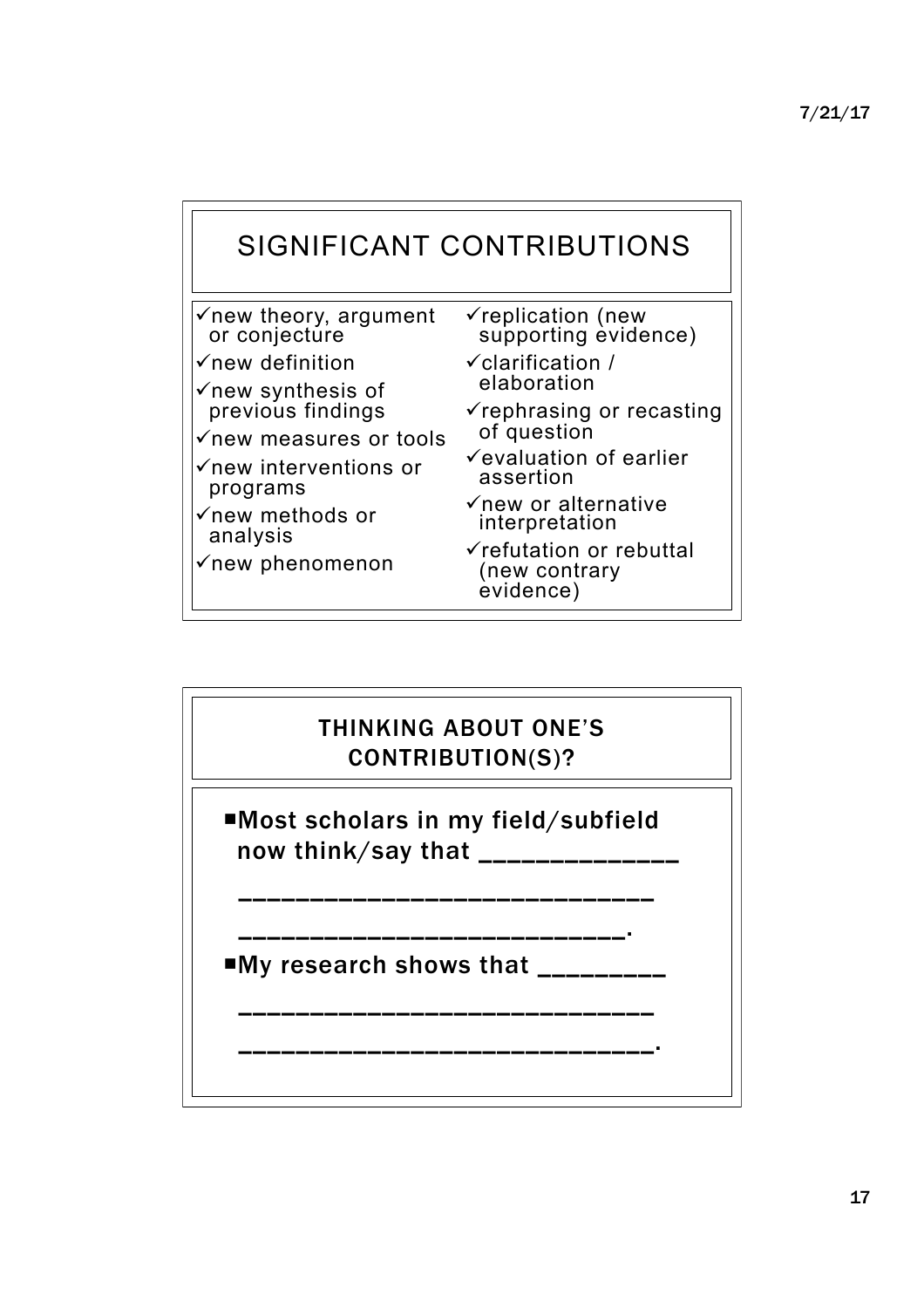#### REALIZING WHAT YOU HAVE TO **CONTRIBUTE**

 $\blacksquare$ It is important that you find something in your research that some group of other scholars will find interesting.

- ¡You need to know the breadth and depth of existing research literature
- ¡You need to consider the diversity within the community of researchers in your field/subfield.
- ¡Even "small" contributions will have space in the research conversation.

#### REALIZING WHAT YOU HAVE TO **CONTRIBUTE**

- ¡Your "contributions" may not be the same as you had planned in your research proposal.
- ¡Your research question/problem should "match" your "contributions."
- ■Be very clear about what your "contributions" are in relation to what the present literature is stating.